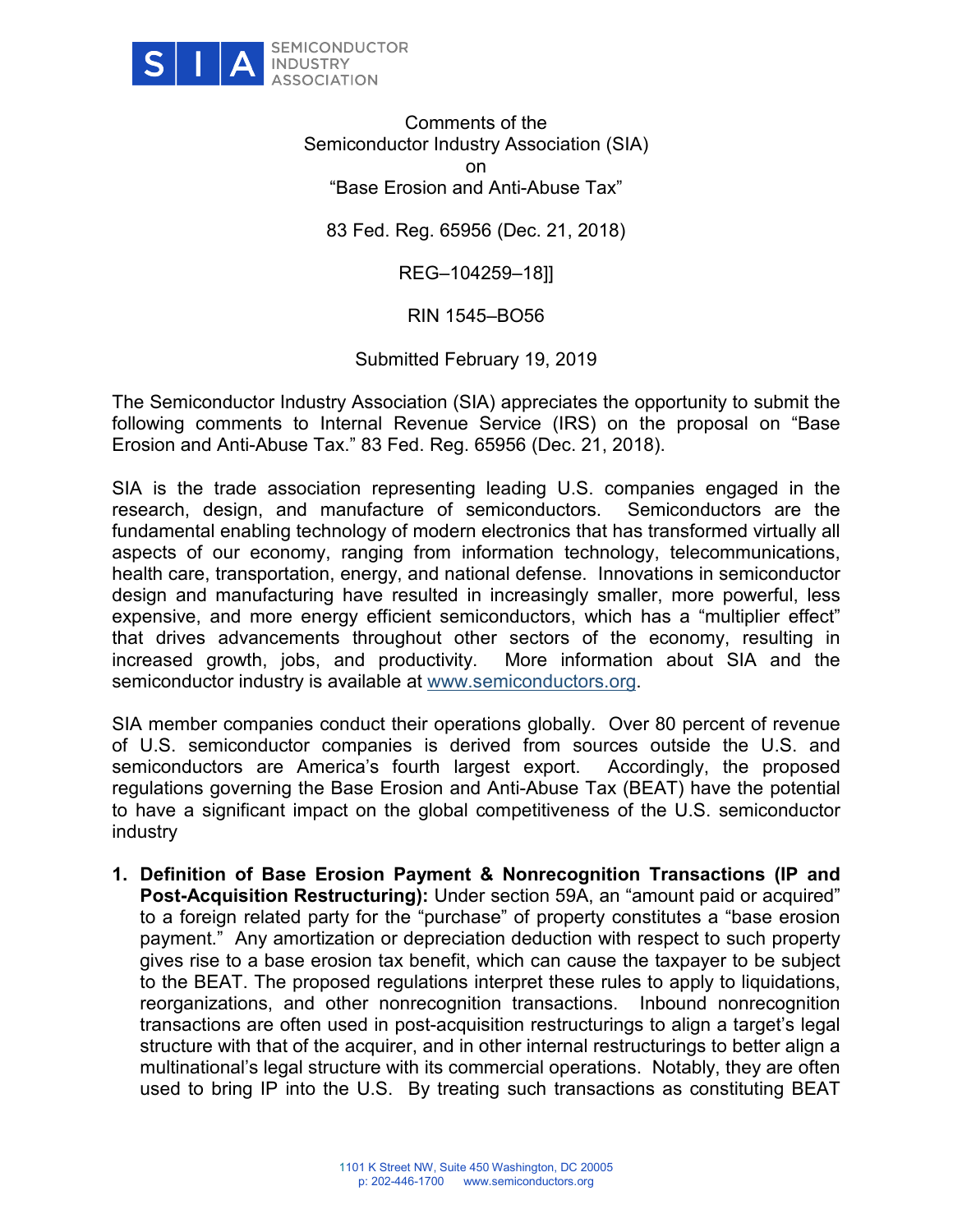

payments, the regulations provide a significant disincentive to move IP and other income-producing assets back to the U.S., which will reduce the U.S. tax base and frustrate the goals of the legislation.

- **SIA Recommendation:** At a minimum, the final regulations should permit companies to engage in post-acquisition restructuring to transfer IP to the U.S. following third-party acquisitions, without giving rise to a base erosion payment. To the extent the basis of IP transferred into the U.S. in a nonrecognition transaction is attributable to a third-party acquisition, amortization of such basis should not constitute a base erosion tax benefit. If this recommendation is not adopted, as an alternative, this provision should only apply if the asset has a built-in loss.
- **2. Definition of Base Erosion Payment & Nonrecognition Transactions (General):**  More generally, inbound nonrecognition transactions are U.S. tax base-enhancing in that they bring income-producing assets into the U.S. tax system with no outflow of value. Unlike a purchase, these nonrecognition transactions provide for a carryover basis and do not create a stepped-up U.S. tax basis to depreciate or amortize. The result in the proposed regulations frustrates a significant policy objective of the legislation: to encourage investment in income-producing property in the U.S. economy.

**SIA Recommendation:** Neither the statute nor the legislative history evidence any intent that this provision should apply to nonrecognition transactions. Consistent with the terms of the statute and the policy goals of the legislation, the final regulations should provide that nonrecognition transactions do not give rise to base erosion payments absent a tax avoidance purpose. If this recommendation is not adopted, as an alternative, this provision should only apply if the asset has a built-in loss.

- **3. Definition of Base Erosion Payment and Section 301 Transactions:** The preamble to the proposed regulations states that there is no base erosion payment in an "in-kind distribution subject to section 301."[1](#page-1-0) This language does not appear in the proposed regulations.
	- **SIA Recommendation: The final** regulations should explicitly provide that no base erosion payment arises in a distribution to which section 301 applies, including section 302(d) redemptions.
- **4. R&E Payments and Services Cost Exception:** SIA supports the approach of the proposed regulations to the services cost method exception, where base erosion payments do include certain amounts paid or accrued for services. (Prop. Reg. §1.59A-3(b)(3)(i)). The proposed regulations interpret this services exception to apply to the cost component of any amount paid for services that satisfy the

<span id="page-1-0"></span><sup>1</sup> 83 Fed. Reg. 65,960 (Dec. 21, 2018).